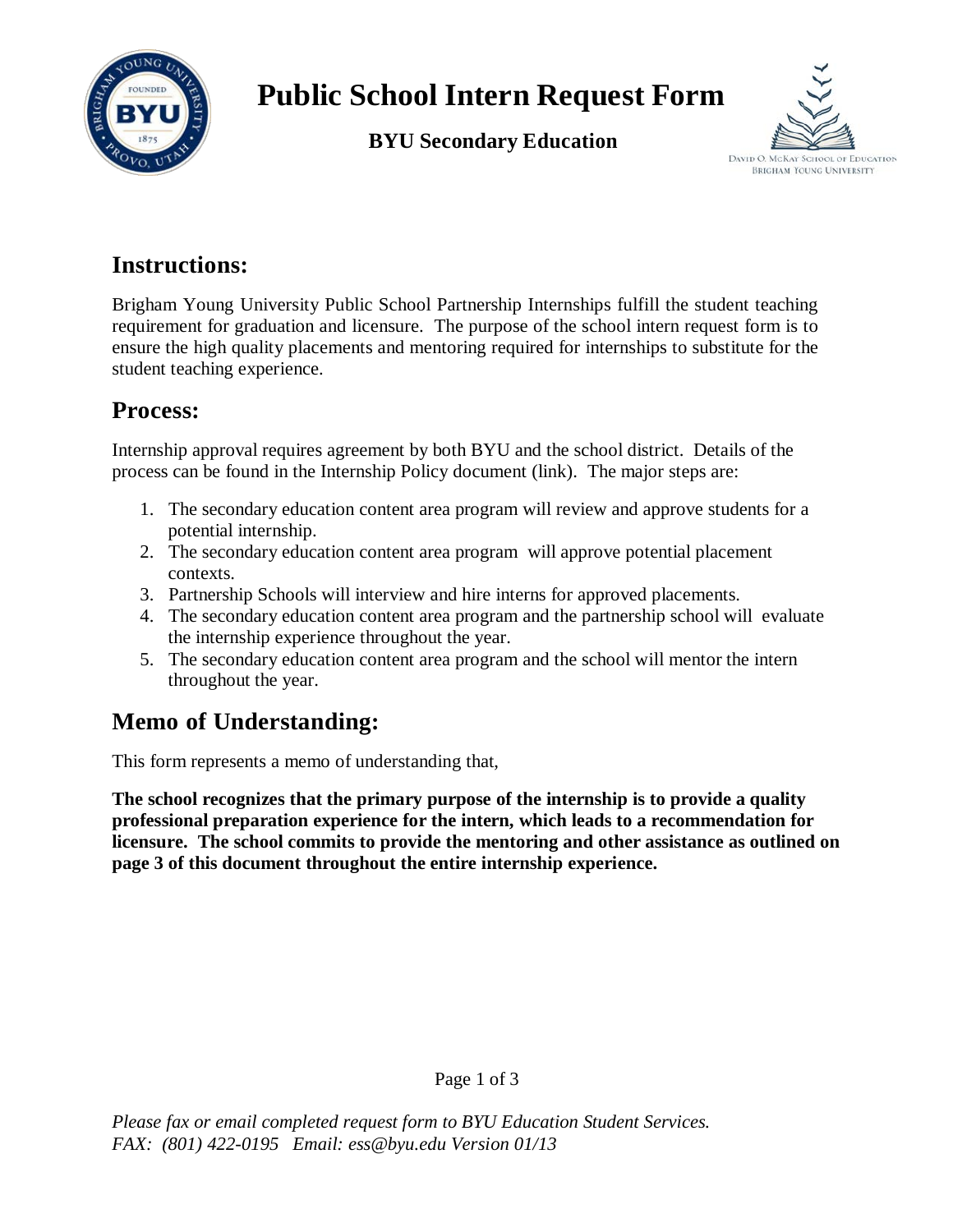# **1. Placement Context:**

| Principal:                                                                           |                |                                                                                                                                                 |  |                                                                                      |  |
|--------------------------------------------------------------------------------------|----------------|-------------------------------------------------------------------------------------------------------------------------------------------------|--|--------------------------------------------------------------------------------------|--|
|                                                                                      |                |                                                                                                                                                 |  |                                                                                      |  |
|                                                                                      |                |                                                                                                                                                 |  |                                                                                      |  |
| Setting 1:                                                                           |                |                                                                                                                                                 |  |                                                                                      |  |
| Subject: Grade Level: # of Sections:                                                 |                |                                                                                                                                                 |  |                                                                                      |  |
| Setting 2 (if applicable):                                                           |                |                                                                                                                                                 |  |                                                                                      |  |
|                                                                                      |                |                                                                                                                                                 |  | Subject: Grade Level: # of Sections:                                                 |  |
| Expectations:                                                                        |                |                                                                                                                                                 |  |                                                                                      |  |
| Yes                                                                                  | N <sub>o</sub> |                                                                                                                                                 |  |                                                                                      |  |
|                                                                                      |                | The placement settings will provide a typical experience and are not more difficult /<br>challenging than setting for other beginning teachers. |  |                                                                                      |  |
|                                                                                      |                | Interns will be provided with all of the necessary resources and supplies to carry<br>out their responsibilities of teaching.                   |  |                                                                                      |  |
|                                                                                      |                | The intern will not be given more than two course preparations.                                                                                 |  |                                                                                      |  |
|                                                                                      |                | The intern will have a preparation period.                                                                                                      |  |                                                                                      |  |
|                                                                                      |                | The intern will have his/her own classroom.                                                                                                     |  |                                                                                      |  |
|                                                                                      |                | the university.                                                                                                                                 |  | The intern will not have extra curricular responsibilities without pre approval from |  |
| If the answer to any of the expectations is No, please provide an explanation below. |                |                                                                                                                                                 |  |                                                                                      |  |
|                                                                                      |                |                                                                                                                                                 |  |                                                                                      |  |
|                                                                                      |                |                                                                                                                                                 |  |                                                                                      |  |
|                                                                                      |                |                                                                                                                                                 |  |                                                                                      |  |
|                                                                                      |                |                                                                                                                                                 |  |                                                                                      |  |
|                                                                                      |                |                                                                                                                                                 |  |                                                                                      |  |
|                                                                                      |                |                                                                                                                                                 |  |                                                                                      |  |
|                                                                                      |                |                                                                                                                                                 |  |                                                                                      |  |